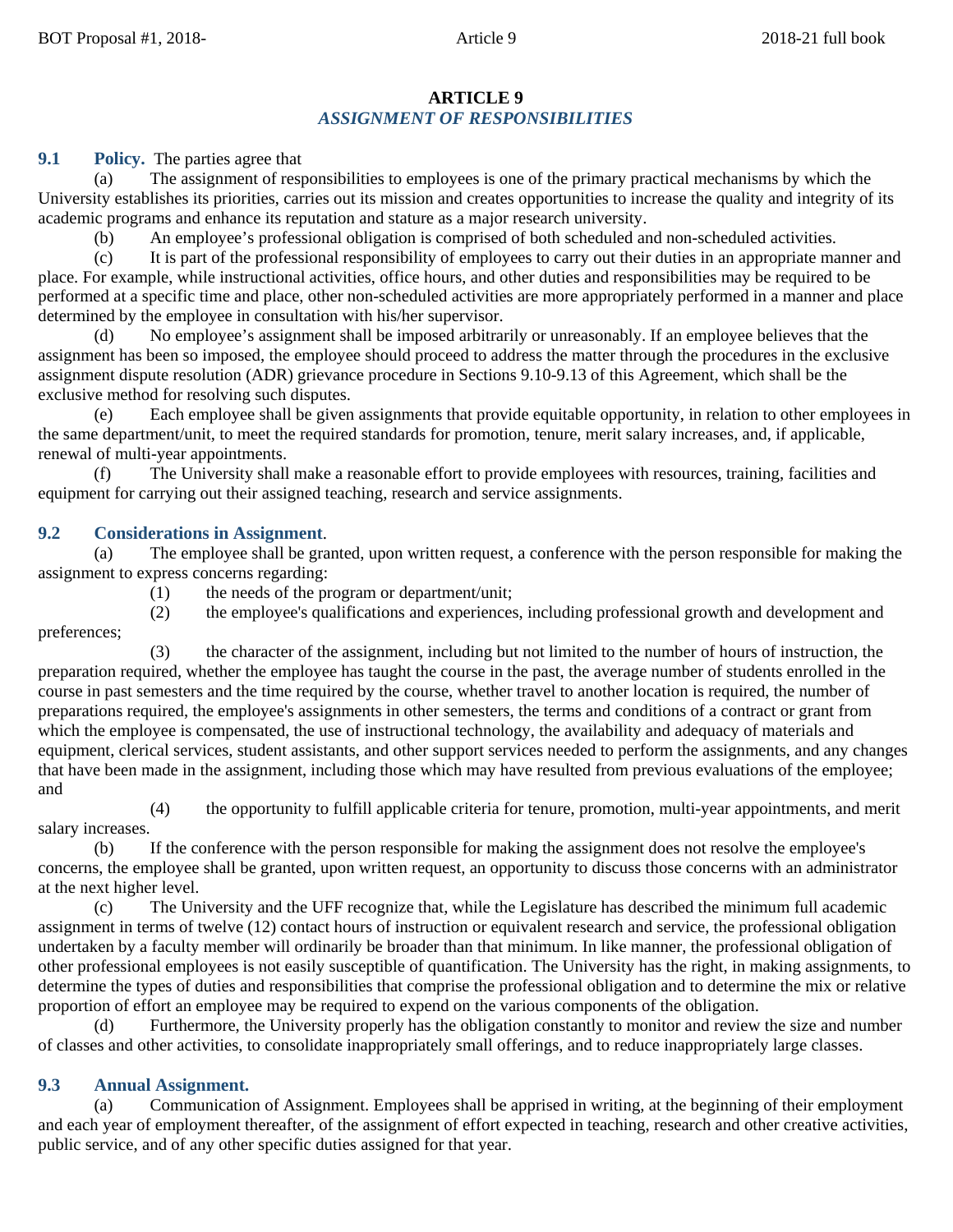Except for an assignment made at the beginning of an employee's employment, the person responsible for making an assignment shall notify the employee prior to making the final written assignment. The assignment shall be communicated to employees no later than six (6) weeks in advance of its starting date, if practicable.

(b) Instructional Assignment. The period of an instructional assignment during an academic year shall not exceed an average of seventy-five (75) days per semester and the period for testing, advisement, and other scheduled assignments shall not exceed an average of ten (10) days per semester. Within each semester, activities referred to above shall be scheduled during contiguous weeks with the exception of spring break, if any. The course assignment shall be communicated to employees no later than six (6) weeks in advance of its starting date, if practicable.

(c) Change in Assignment. Should it become necessary to make changes in an employee's assignment, the person responsible for making the change shall notify the employee prior to making such change and shall specify such change in writing.

### **9.4 Summer Assignment.**

The supplemental summer instructional assignment, like that for the academic year, includes the normal activities related to such an assignment as defined by the department/unit and the nature of the course, such as course preparation, minor curriculum development, lectures, evaluation of student efforts, academic advising, research, and department, college, and university committee meetings.

(b) The employee may be assigned reasonable and necessary non-instructional duties related to the summer instructional appointment prior to the conclusion of the academic year appointment.

### **9.5 Place of Employment.**

(a) Principal. Each employee shall be assigned one principal place of employment, as stated on the annual employment agreement. Where possible, an employee shall be given at least one full semester notice of a change in principal place of employment. The employee shall be granted, upon written request, a conference with the person responsible for making the change to express concerns regarding such change, including concerns regarding considerations in assignment as described in Section 9.2, above. Voluntary changes and available new positions within the department shall be considered prior to involuntary changes, if practicable.

(b) Secondary. Each employee, where possible, shall be given at least ninety (90) days written notice of assignment to a secondary place of employment. The employee shall be granted, upon written request, a conference with the person responsible for making the change to express concerns regarding such change. Travel expenses shall be paid at the state rate and in accordance with the applicable provisions of state law.

### **9.6 Teaching Schedule.**

(a) An employee's teaching preferences should be honored to the extent possible.

(b) Teaching schedules should be established, if practicable, so that the time between the beginning of the first assignment and the end of the last assignment for any one day does not exceed nine (9) hours unless the employee and the supervisor agree to a schedule with longer hours.

(c) The usual length of time between the end of the last assignment on one day and the beginning of the first assignment on the next day shall be at least twelve (12) hours, unless the employee and the supervisor agree to a schedule with a shorter time off between days.

**9.7 Equipment.** When equipment is required for classes, it is desirable that there be sufficient equipment to accommodate the students assigned thereto. The University and the UFF are committed to seek funding to provide for the replacement of obsolete equipment, recognizing the necessity for maintaining an adequate inventory of technologically current equipment.

**9.8 Workweek.** Scheduled hours for all employees shall not normally exceed forty (40) hours per week. Time shall be allowed within the normal working day for research, teaching, or other activities required of the employee, when a part of the assigned duties. Supervisors are encouraged to make appropriate reductions or adjustments in the number of hours scheduled in recognition of evening, night, and weekend assignments, and for periods when an employee is on call. Evenings, nights, and weekends when an employee is on call shall be considered in making other assignments. See Article 17 regarding schedule adjustment for holiday assignment.

## **9.9 Instructional Technology.**

(a) "Instructional technology material" includes video and audio recordings or transmissions, motion pictures, films, slides, photographic and other similar visual materials, electronic and digital media, computer programs, programmed instructional materials, exhibits, and combinations of the above materials, which are prepared or produced in whole or in part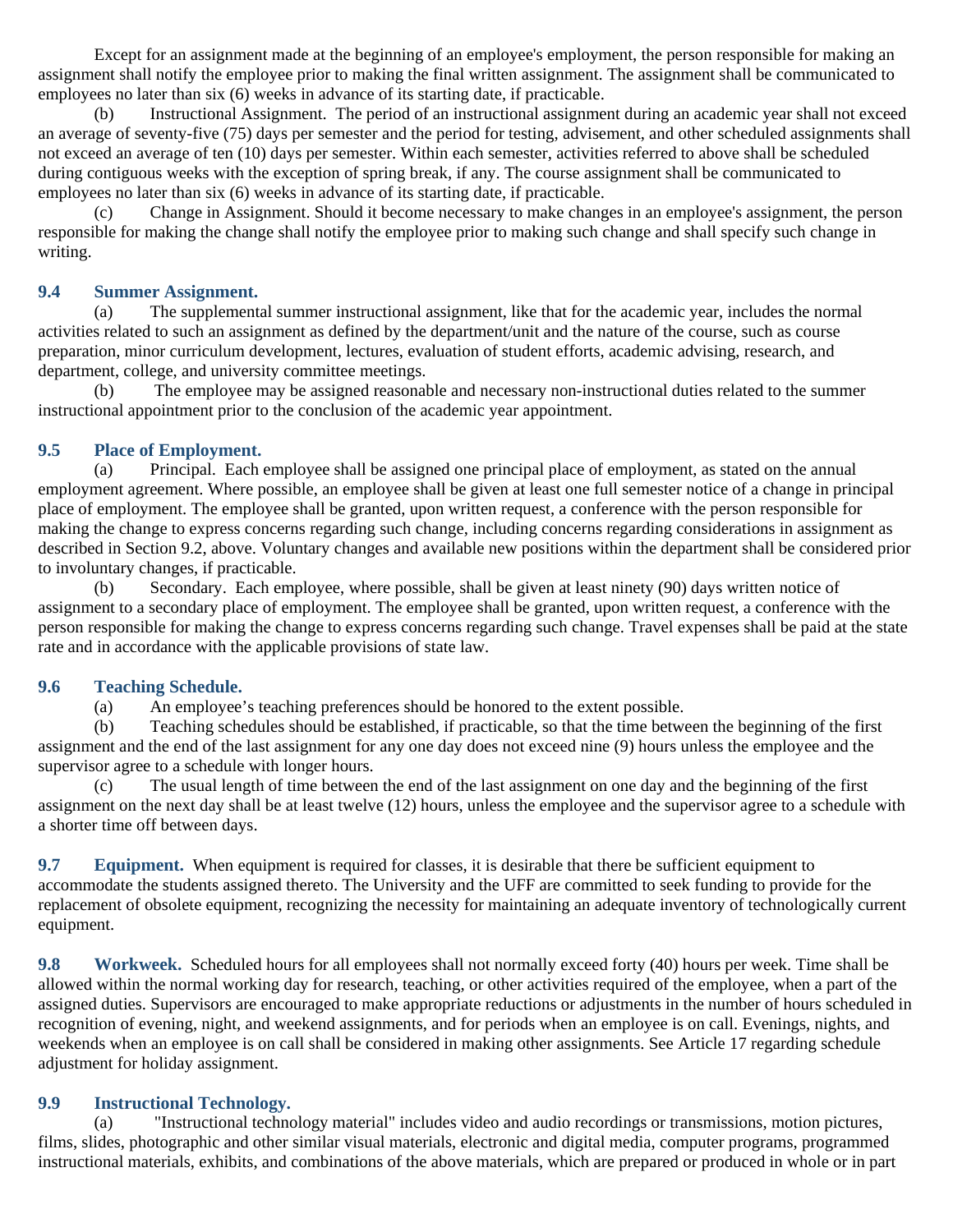BOT Proposal #1, 2018-<br>
Article 9 2018-21 full book

by an employee and that are used for instruction. All distance and distributed learning courses and/or modules are included in this definition.

(b) The parties recognize the increasing development and use of technology, such as videotapes, interactive television, and computer software, to support teaching and learning and to enhance the fundamental relationship between employee and student. This technology may be used in the context of distance learning. Furthermore, the parties also recognize that this technology should be used to the maximum mutual benefit of the University and the employee.

(c) The University shall review the considerations stated in (1) through (4), below, which may be raised by employee development and use of instructional technology/distance learning. It is recognized that these considerations may already apply to other employee instructional activities and, therefore, be addressed by existing University policies and procedures. If the University concludes that new or revised policies are needed, they shall develop such policies and consult with UFF pursuant to Article 2, prior to their implementation.

(1) Recognition that employee effort spent in the assigned development of instructional technology/distance learning materials and in providing instruction assigned in this manner is appreciably greater than that associated with a traditional course;

(2) Training and development resources available to employees who have been assigned to provide instruction through the use of instructional technology/distance learning;

(3) Provisions for clerical, technical, and library support in conjunction with the assigned use of instructional technology/distance learning; and

(4) Compensation, including recognition in an employee's assignment or provisions for extra State compensation, for appreciably greater workload associated with the assigned development and use of instructional technology/distance learning.

(d) The employee shall not make use of appreciable University support in the creation or revision of instructional technology materials unless the University approves such use in advance and in writing.

(e)

(1) Provisions governing releases to be obtained when the University has an interest in instructional technology are contained in Article 18. Consistent with such provisions and prior to the use of the instructional technology materials described in Section 9.9(a), above, releases shall be obtained from persons appearing in, or giving financial or creative support to their development or use, and the employee shall certify that such development or use does not infringe upon any existing copyright or other legal right. The employee shall be liable to the University for judgments resulting from such infringements.

(2) The University shall assist the employee in obtaining releases regarding instructional technology materials when:

a. the University has asserted an interest in such materials; or

b. the University has assigned the employee to develop such materials.

# **9.10 Assignment Dispute Resolution.**

(a) Policy. The University and the United Faculty of Florida agree to the following procedure as the exclusive method of resolving disputes under Article 9 of the Agreement that allege that an employee's assignment has been imposed arbitrarily or unreasonably.

(b) Grievance Filing. An employee who alleges that the assignment has been imposed arbitrarily or unreasonably may file a grievance under Article 20 of the BOT/UFF Agreement only to enforce the exclusive Assignment Dispute Resolution (ADR) procedure delineated below, not to seek a determination as to whether an assignment has been arbitrarily or unreasonably imposed.

(c) Representation. The UFF shall have the right to represent any Grievant in a grievance filed hereunder, unless the Grievant elects self-representation or to be represented by legal counsel. If a Grievant elects not to be represented by the UFF, the University shall promptly inform the UFF in writing that the ADR has been filed. Resolution of any individually processed ADR Grievance shall be consistent with the terms of this Agreement and for this purpose the UFF shall have the right to have an observer present at all meetings called for the purpose of discussing this dispute and shall be sent copies of all decisions at the same time as they are sent to the other parties.

(d) Timely Processing. Time limits noted in this ADR procedure give the maximum amount of time allotted to each part of this procedure. All parties are encouraged to complete their portion of the ADR procedure as quickly as possible, while also allowing enough time to complete the work in a competent manner.

# **9.11 Time Limits.**

(a) Calendar Days. All references to "days" within this ADR procedure refer to "calendar days." The "end of the day" shall refer to the end of the business day, i.e., 5:00 p.m. The "day of receipt" of the assignment, a response to Part 1, Part 2 or Part 3 of the ADR process shall not be included in the count of days.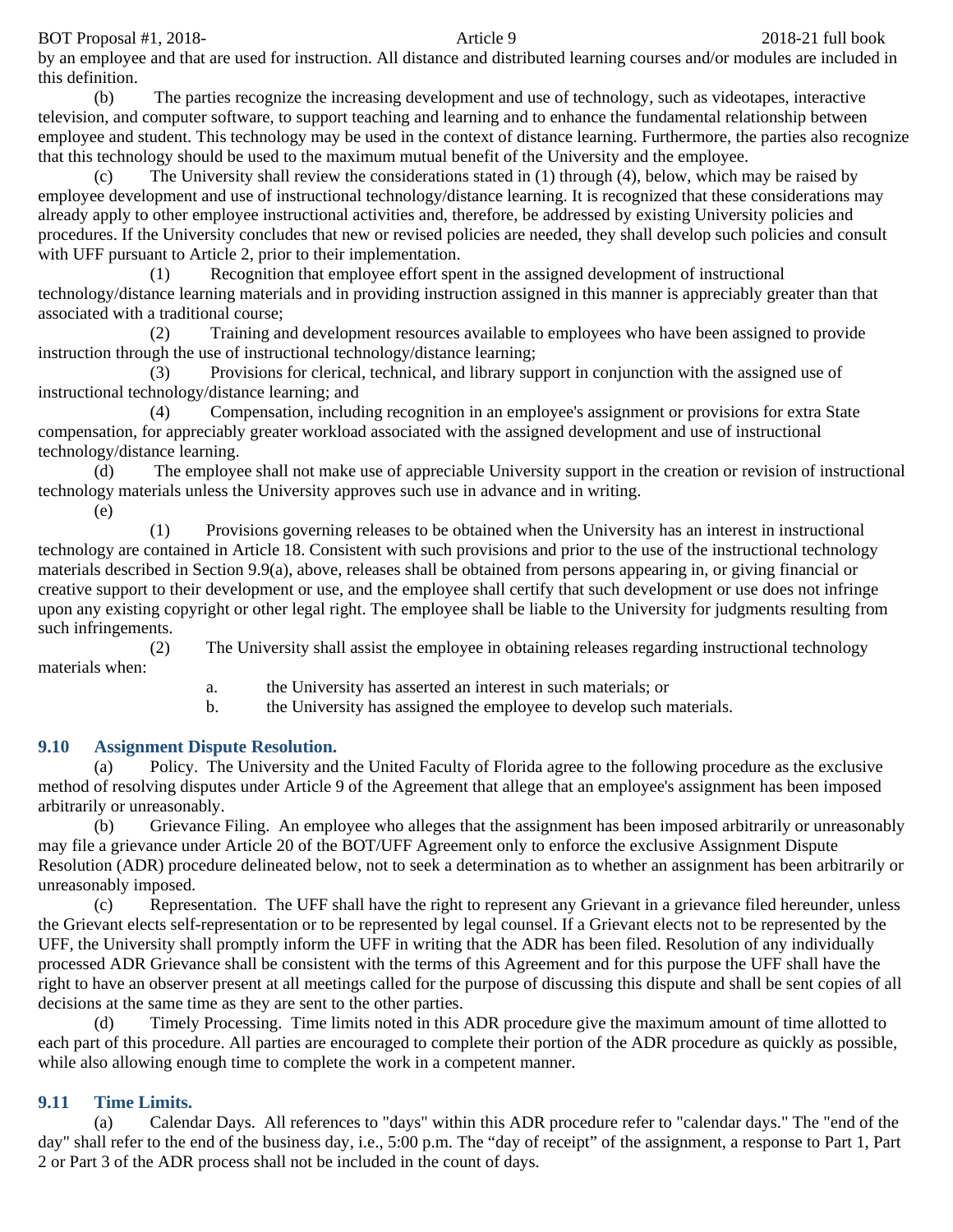(b) Receipt of Assignment. The dispute shall not be processed unless it is filed within thirty (30) days after the receipt of the assignment by the Grievant. If the Grievant's assignment begins prior to final resolution of the dispute, he or she shall perform the assignment until the matter is resolved using this procedure.

(c) Delivery of Information. In order to comply with the short time limits imposed by this expedited process, all information, including documents, shall be exchanged via:

(1) email or

(2) hand-delivered and date-stamped by appropriate staff.

All oral exchanges of information related to the ADR including, but not limited to, scheduling and extension of deadlines, must be confirmed in writing.

(d) Time Limit Extensions. All time limits contained herein may be extended by mutual agreement of the administrator at the level at which the extension is requested and the Grievant or the Grievant's representative. Upon failure of the Grievant or the Grievant's representative to comply with the time limits herein, the dispute shall be deemed to have been finally determined at the prior step.

# **9.12 Assignment Dispute Resolution Procedures.**

(a) A Grievant who believes that his or her assignment has been imposed arbitrarily or unreasonably shall, within thirty (30) days after receipt of the assignment, file Part 1 of the ADR Form to the president's representative responsible for handling grievances. The president's representative shall notify the individual responsible for making the assignment or that individual's representative within three (3) days of the filing of the ADR Grievance. The filing of Part 1 of the ADR Form shall be accompanied by a brief and concise statement of the Grievant's arguments, and any relevant documentation supporting his or her position. This documentation shall be placed in a file entitled "Employee's Assignment Dispute Resolution File," which shall be kept separate from the Grievant's evaluation file. Additional documentation shall not be considered in the ADR process except by agreement of the president's representative unless it is specifically named documentation that the Grievant or the Grievant's representative requested from the university prior to the conference held pursuant to (b) below, but did not receive before such conference.

(b) Within four (4) days of receipt of Part 1 of the ADR Form, the individual responsible for making the assignment in question or his/her representative shall schedule and hold a meeting to discuss the dispute. Twenty-four (24) hours after this conference, the individual responsible for making the assignment or his or her representative shall complete Part 1 of the ADR Form and deliver it to the Grievant and/or Grievant's representative, the Dean or the Dean's representative and the president's representative.

(c) If the Grievant continues to be aggrieved following the initial conference, he or she shall file the ADR Form, with Part 2 completed, with the Dean or the Dean's representative no later than four (4) days after receipt of the ADR Part 1 decision.

(d) The Dean or the Dean's representative shall schedule a meeting with the Grievant and/or the Grievant's representative to be held no later than four (4) days after filing Part 2 of the ADR Form. At this meeting, the Grievant, the Grievant's representative, and the Dean or appropriate administrator shall discuss the dispute and attempt to resolve it. Within twenty-four (24) hours after the conclusion of this meeting, the Dean or the Dean's representative shall complete Part 2 of the ADR Form and deliver it to the Grievant and/or Grievant's representative, the individual responsible for making the assignment or that person's representative and the president's representative.

(e) If consultation with the Dean or the Dean's representative does not resolve the matter, the Grievant and/or the Grievant's representative may file, within four (4) days of receipt of the Part 2 decision and with the approval of the UFF, Part 3 of the ADR Form (with supporting documentation) with the president's representative, indicating an intention to submit the dispute to a Mediator certified in Florida.

(f) Within seven (7) days of receipt of Part 3 of the ADR Form and other documentation, the president's representative shall place a written statement of the University's position, a list of the University's expected witnesses, and other relevant documentation in the Grievant's ADR file. As soon as practicable thereafter, a copy of all documents placed in the Grievant's ADR File shall be presented to the Grievant and the Grievant's representative, who shall provide the president's representative with a list of the Grievant's expected witnesses, which will be placed in the Grievant's ADR File. Any change in either the University's or the Grievant's witness list shall be shared with everyone involved in the ADR within twenty-four (24) hours of that change.

(g) Within seven (7) days of receipt of all materials in (e) and (f) above, the president's representative shall schedule a meeting with the Grievant and/or the Grievant's representative for the purpose of selecting a Mediator from the Mediator Panel in a manner consistent with "4. Mediator Panel" (below). Selection of the Mediator shall be by mutual agreement or by alternatively striking names from the Mediator Panel list until one name remains. The last name remaining on the panel list shall be the Mediator of choice and the last name actually struck from the list shall serve as the alternate if the chosen Mediator cannot serve. The right of first choice to strike from the list shall be determined by the toss of a coin by a third party.